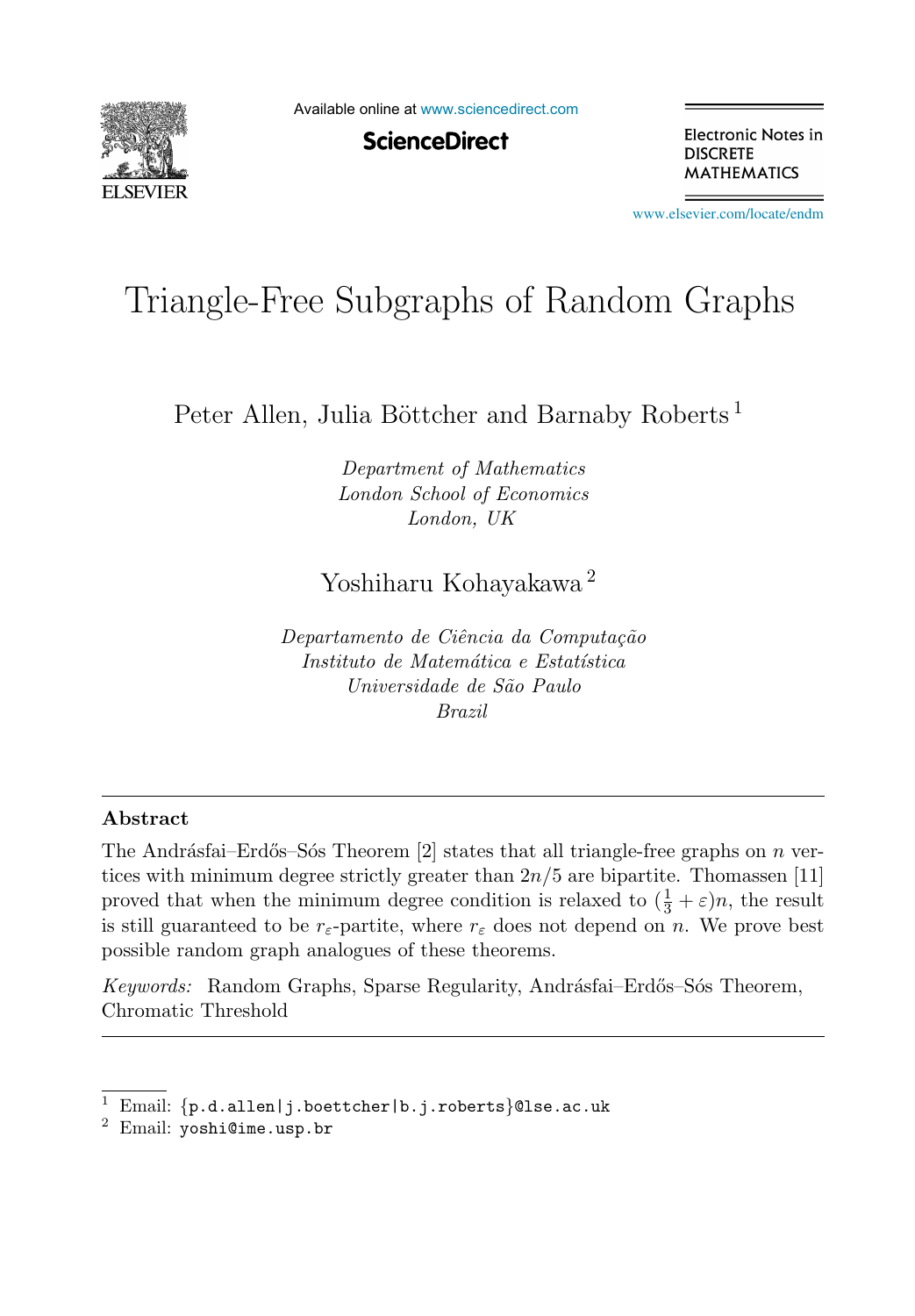## <span id="page-1-0"></span>**1 Introduction**

In a 1948 edition of the recreational math journal Eureka, Blanche Descartes proved that triangle-free graphs can have arbitrarily large chromatic number, and thus be complex in structure. This motivates the question of which additional restrictions on the class of triangle-free graphs allow for a bound on the chromatic number. By Mantel's theorem [\[10\]](#page-4-0), the densest triangle-free graphs are balanced complete bipartite graphs. So we may first ask whether triangle-free graphs H with minimum degree somewhat below  $\frac{1}{2}v(H)$  are still<br>necessarily binartite. This is true, as Andrásfai, Erdős and Sós showed in 1974 necessarily bipartite. This is true, as Andrásfai, Erdős and Sós showed in 1974.

**Theorem 1.1 (Andr´asfai, Erd˝os, S´os [\[2\]](#page-4-0))** All triangle-free graphs H with  $\delta(H) > \frac{2}{5}v(H)$  are bipartite.

Triangle-free graphs of smaller minimum degree do not need to be bipartite, as blow-ups of a 5-cycle illustrate. But one may still ask whether their chromatic number is bounded (questions of this type were first addressed by Erdős and Simonovits in  $[7]$ ). In 2002 Thomassen  $[11]$  proved that this is the case for triangle-free graphs of minimum degree at least  $(\frac{1}{3} + \varepsilon)n$ .

**Theorem 1.2 (Thomassen [\[11\]](#page-4-0))** For any  $\varepsilon > 0$  there exists  $r_{\varepsilon}$  such that if H is triangle-free and  $\delta(H) > (\frac{1}{3} + \varepsilon)v(H)$  then H is r<sub> $\varepsilon$ </sub>-colourable.

A construction of Hajnal (see [\[7\]](#page-4-0)) shows that the minimum degree bound in this theorem cannot be replaced by  $(\frac{1}{3} - \varepsilon)n$ . A much stronger result<br>was established by Brandt and Thomassé [3] who showed that triangle-free was established by Brandt and Thomassé  $[3]$ , who showed that triangle-free graphs H with  $\delta(H) > \frac{1}{3}n$  are 4-colourable.

In this paper we are interested in random graph analogues of Theorem 1.1 and Theorem 1.2. Establishing such analogues for prominent results in extremal graph theory has been a particularly fruitful area of study in the last few years. A good overview can be found in Conlon's survey paper [\[4\]](#page-4-0).

In order to study these kinds of questions systematically, Kohayakawa [\[8\]](#page-4-0) and Rödl (unpublished) developed a sparse analogue of Szemerédi's Regular-ity Lemma, and, together with Luczak [\[9\]](#page-4-0) formulated the KLR conjecture which asserts the existence of a corresponding 'counting lemma'. Recently Conlon, Samotij, Schacht and Gowers [\[5\]](#page-4-0) proved this conjecture. It is easy (as observed in [\[5\]](#page-4-0)) to use these results to prove 'approximate' random versions of Theorems 1.1 and 1.2, as well as re-prove Mantel's theorem for random graphs. Thus if  $p \gg n^{-1/2}$  then a.a.s.  $G(n, p)$  has the property that all subgraphs with minimum degree a little larger than  $\frac{2}{5}pn$  can be made bipartite<br>by deleting  $\rho(m^2)$  edges. Similarly, the sparse random version of Mantel's by deleting  $o(pn^2)$  edges. Similarly, the sparse random version of Mantel's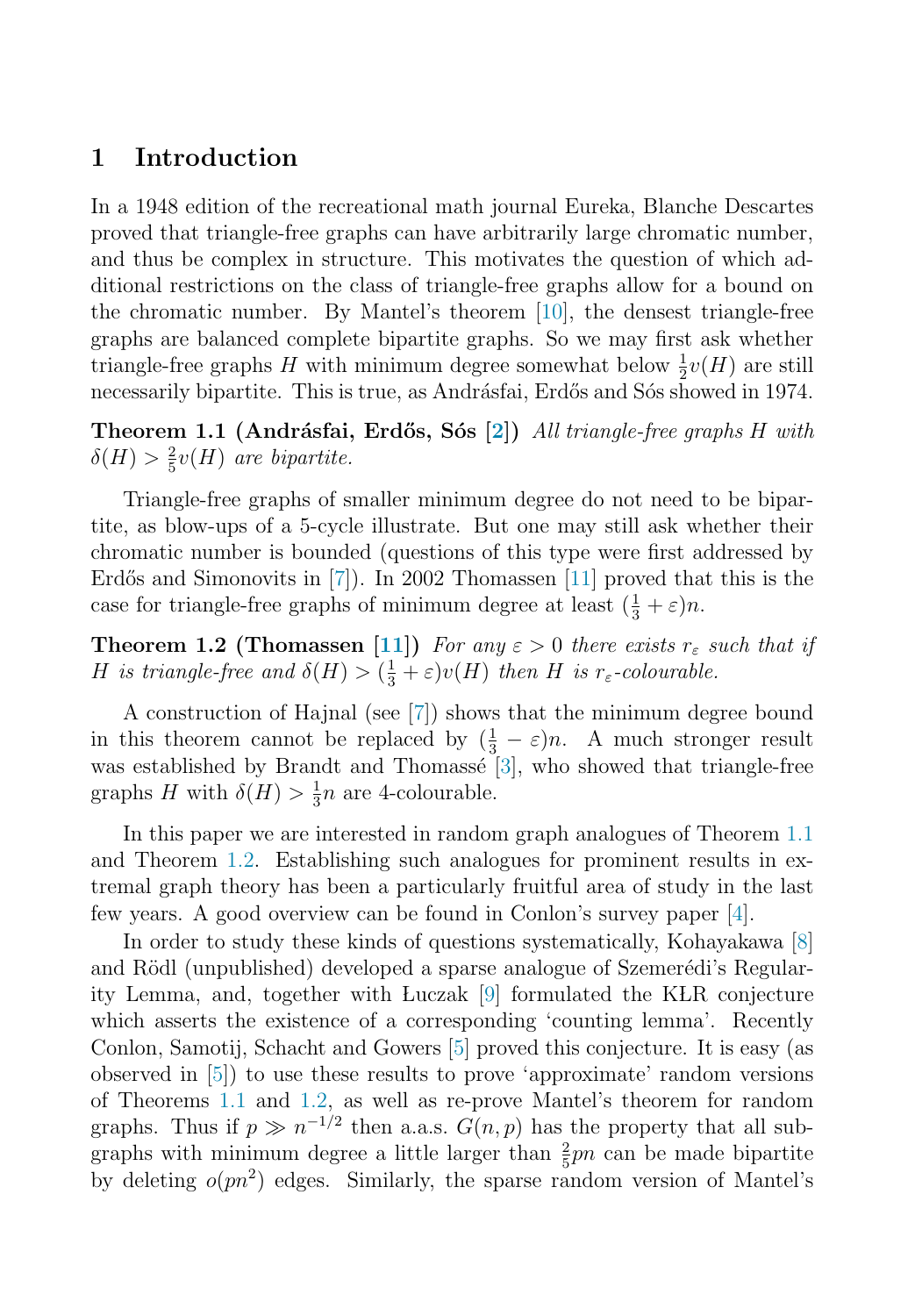<span id="page-2-0"></span>theorem obtained states that any subgraph with a little more than half the edges of  $G(n, p)$  contains a triangle.

At first it might seem surprising that there are subgraphs of  $G_{n,p}$  with minimum degree a little larger than  $\frac{2}{5}pn$  which are not actually bipartite. In-<br>deed an alternative sparse random version of Mantel's theorem, proved by deed, an alternative sparse random version of Mantel's theorem, proved by DeMarco and Kahn [\[6\]](#page-4-0), states that a largest triangle-free subgraph of  $G(n, p)$ coincides exactly with a largest bipartite subgraph for  $p \gg (\frac{\log n}{n})^{1/2}$ . Nevertheless, subgraphs of  $G(n, p)$  with minimum degree larger than  $\frac{2}{5}pn$  which are<br>not binartite do exist (see Theorem 1.5 below). In this paper, we determine not bipartite do exist (see Theorem 1.5 below). In this paper, we determine, for all  $p$ , how far from bipartite such graphs can be.

**Theorem 1.3** For any  $\gamma > 0$ , there exists C such that for any  $p(n)$  the random graph  $\Gamma = G(n, p)$  a.a.s. has the property that all triangle-free spanning subgraphs  $H \subseteq \Gamma$  with  $\delta(H) \geqslant (\frac{2}{5} + \gamma)pn$  can be made bipartite by removing at most min  $(Cn^{-1}n \ (1+\gamma)nn^2)$  edges at most min  $(Cp^{-1}n, (\frac{1}{4} + \gamma)pn^2)$  edges.

In addition we derive an analogous random graph version of Theorem [1.2.](#page-1-0)

**Theorem 1.4** For any  $\gamma > 0$ , there exist C and r such that for any  $p(n)$ the random graph  $\Gamma = G(n, p)$  a.a.s. has the property that all triangle-free spanning subgraphs  $H \subseteq \Gamma$  with  $\delta(H) \geqslant (\frac{1}{3} + \gamma)pn$  can be made r-partite by<br>removing at most min  $(Cn^{-1}n, (\frac{1}{3} + \gamma)pn^2)$  edges removing at most min  $(Cp^{-1}n, (\frac{1}{2r} + \gamma)pn^2)$  edges.

Up to the values of  $C$ , these theorems are best possible.

**Theorem 1.5** For any  $\gamma > 0$  and  $r \in \mathbb{N}$ , there exist constants  $\delta, c > 0$  such that if  $\delta^{-1}n^{-1/2} \leqslant p(n) \leqslant \delta$  then  $\Gamma = G(n, p)$  a.a.s has a triangle-free spanning subgraph H with  $\delta(H) \geqslant (\frac{1}{2} - \gamma)pn$  which cannot be made r-partite by removing<br>fewer than  $cn^{-1}n$  edges fewer than  $cp^{-1}n$  edges.

Note that for  $p \ll n^{-1/2}$  the maximum in each of Theorems 1.3 and 1.4 is achieved by the second term and that these statements are easy: For such values of p only a tiny fraction of the edges of  $G(n, p)$  are in triangles and the question reduces to asking for the largest bipartite (respectively, r-partite) subgraph of  $G(n, p)$ . For p close to 1, by the original Theorems [1.1](#page-1-0) and [1.2,](#page-1-0) the conclusion of Theorem 1.5 becomes false, so that we need the condition  $p \leqslant \delta$ .

It would be interesting to know whether Theorem 1.4 could be improved to generalise the result of Brandt and Thomassé. We conjecture that this is the case.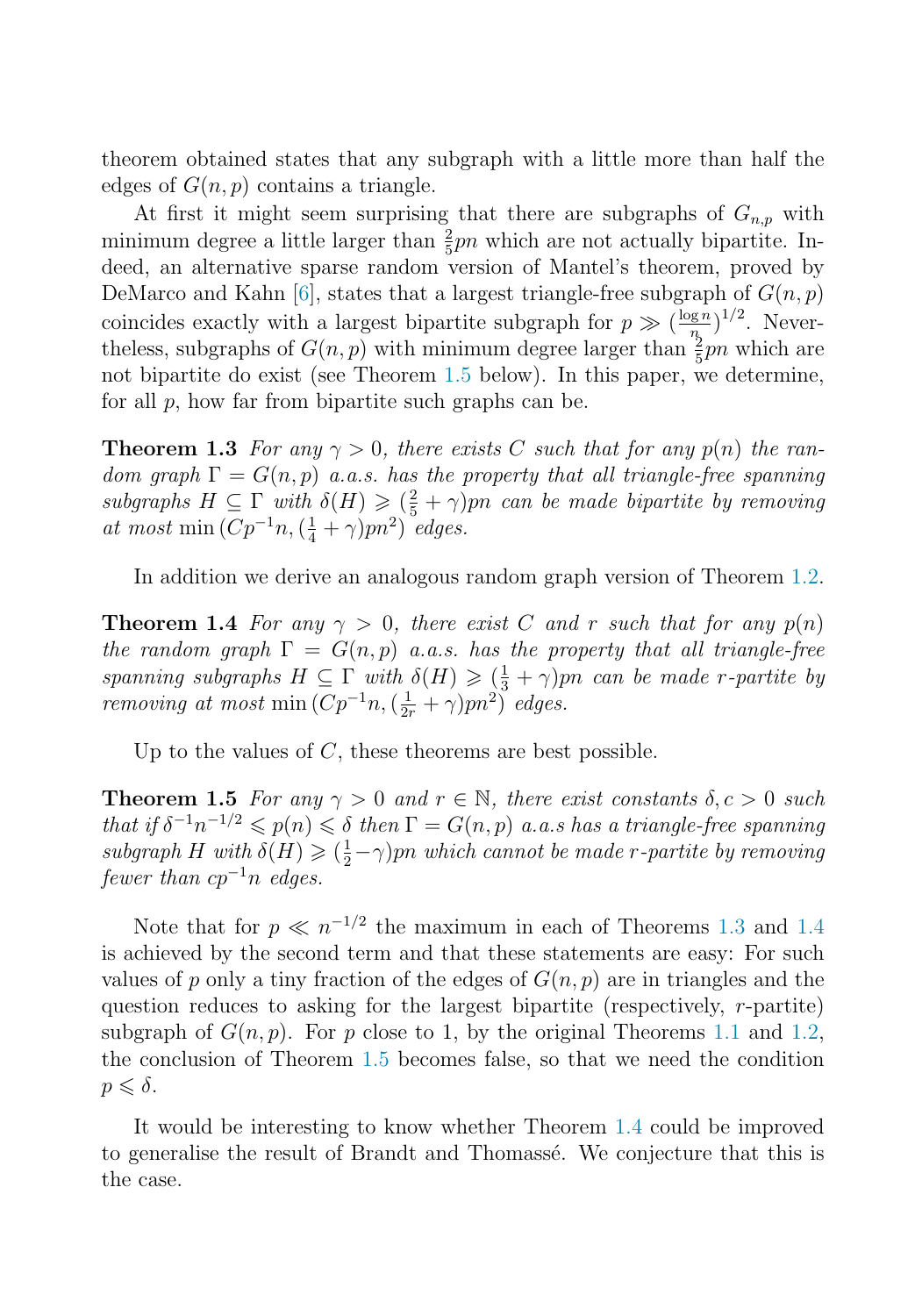### **2 Proof outline**

We first sketch the construction proving Theorem [1.5,](#page-2-0) and then outline the proof of Theorem [1.3.](#page-2-0) The proof of Theorem [1.4](#page-2-0) uses similar ideas.

For Theorem [1.5,](#page-2-0) let  $\Gamma = G(n, p)$ , and let  $X \cup Y$  be a balanced bipartition of  $V(\Gamma)$ . We construct  $G \subseteq \Gamma$  as follows. We first delete all edges in Y. We next randomly delete edges in X until  $cp^{-1}n$  edges remain in X. Finally, we delete all edges within X which are in triangles contained in  $X$ , and all edges between  $X$  and  $Y$  which are in triangles. Then  $G$  is clearly triangle-free. Moreover,  $G[X]$  has large chromatic number because most edge deletions in X were done randomly. With some care, it is also possible to show that the maximum cut in G is  $X \cup Y$ .

To prove Theorem [1.3,](#page-2-0) we work in two stages. In the first step, we show that given a triangle-free  $G \subseteq \Gamma = G(n, p)$  with  $\delta(G) \geq (\frac{2}{5} + \gamma)pn$ , a maximum<br>cut of  $V(G)$  has at most  $g(m^2)$  edges within its parts. This we can do using cut of  $V(G)$  has at most  $o(pn^2)$  edges within its parts. This we can do using the sparse Regularity Lemma and the solution to the KLR conjecture. In the second step, using this rough structure, we argue that in fact there can only be  $Cp^{-1}n$  edges within the parts. This is the novel part of the argument. Suppose that  $G[X]$  contains more than  $\frac{C}{2}p^{-1}n$  edges. (Almost) all of these edges extend to about  $n^2|Y|$  triangles in  $\Gamma$  with vertices of Y (these triangles edges extend to about  $p^2|Y|$  triangles in  $\overline{\Gamma}$  with vertices of Y (these triangles are of course not present in G). It follows that edges between X and Y in  $\Gamma$ must have been deleted to obtain G. We give an orientation to each edge of  $G[X]$ , towards the endpoint at which more  $X-Y$  edges were deleted. Now in this oriented graph, an in-star (a star with all edges oriented to the centre) with many leaves corresponds to many deletions of  $X-Y$  edges made at the centre vertex v. If all these deleted edges were distinct, then we would conclude that v has less than  $\frac{1}{5}pn$  neighbours in Y, and (by maximality of the cut) less<br>than  $\frac{2}{5}pn$  neighbours in total a contradiction which would complete the proof than  $\frac{2}{5}pn$  neighbours in total, a contradiction which would complete the proof.<br>Unfortunately the triangles of G at *y* may overlap and hence the deletions Unfortunately, the triangles of  $G$  at  $v$  may overlap and hence the deletions corresponding to the edges of the in-star may not be distinct. Nevertheless, we can show that given many disjoint such in-stars there must be one centre where the overlaps are small, and that given many edges in  $G[X]$  there must be many disjoint such in-stars. This allows us to complete our proof. A technical difficulty here is that we must treat vertices of X with many neighbours in X separately.

The proof of Theorem [1.4](#page-2-0) is similar. The main conceptual difference is that we use a 'regularity inheritance' lemma from [\[1\]](#page-4-0) to help obtain the initial rough structure, before using an 'in-stars' argument to complete the proof.